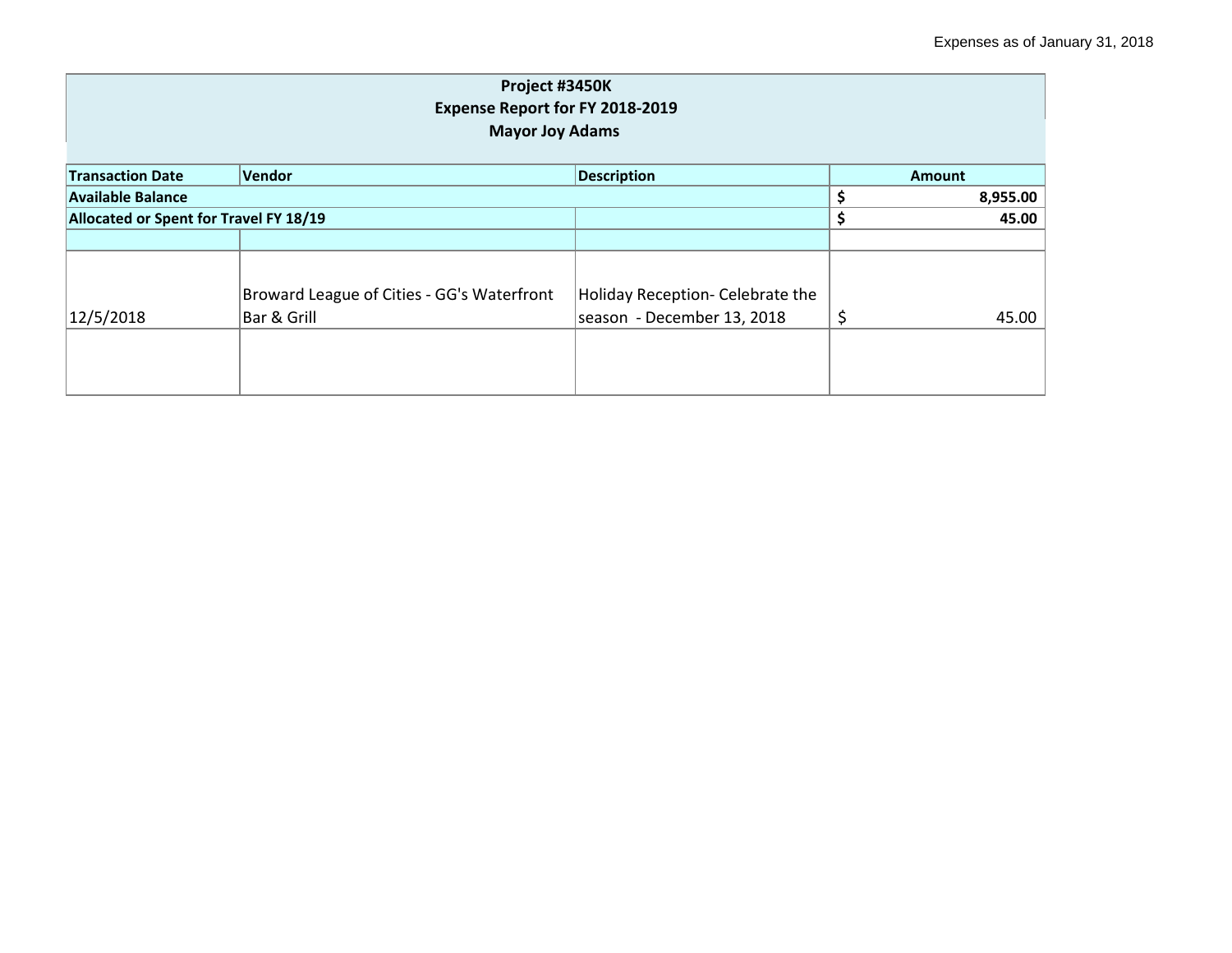| Project #3450L<br>Expense Report for FY 2018-2019<br>Vice Mayor Sabrina Javellana |                                         |                                                        |  |          |  |
|-----------------------------------------------------------------------------------|-----------------------------------------|--------------------------------------------------------|--|----------|--|
| Vendor<br><b>Description</b><br><b>Transaction Date</b><br>Amount                 |                                         |                                                        |  |          |  |
| Available Balance                                                                 |                                         |                                                        |  | 8,611.04 |  |
| Allocated or Spent for Travel FY 18/19                                            |                                         |                                                        |  | 388.96   |  |
| 1/17/2019                                                                         | CheapOair - Trip to Tallahassee, FL for | Legislative Action Days - Flight to<br>Tallahassee, FL |  | 388.96   |  |
|                                                                                   |                                         |                                                        |  |          |  |
|                                                                                   |                                         |                                                        |  |          |  |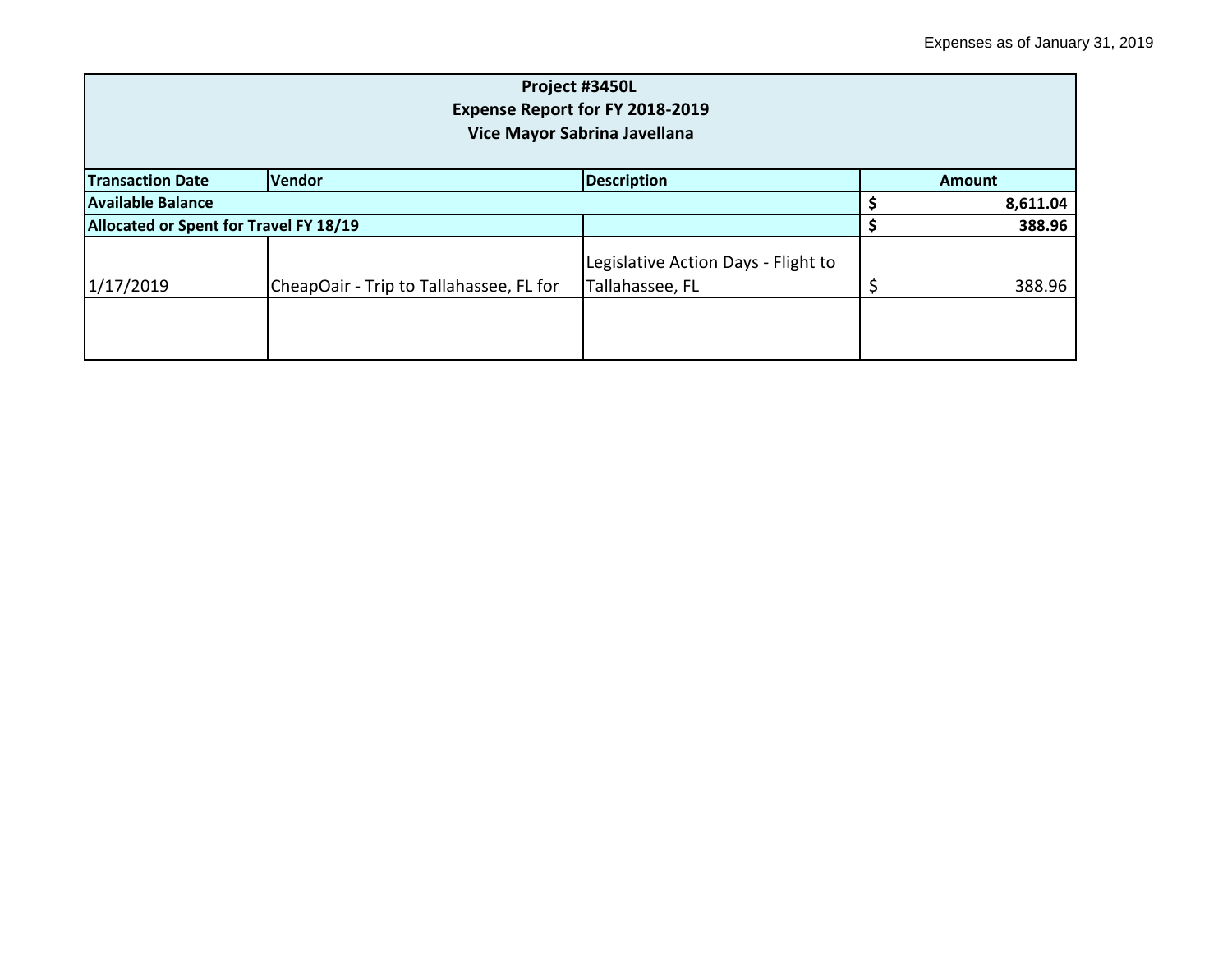| Project #3450E<br><b>Expense Report for FY 2018-2019</b><br><b>Commissioner Michele Lazarow</b> |                                |                                           |    |          |  |
|-------------------------------------------------------------------------------------------------|--------------------------------|-------------------------------------------|----|----------|--|
| <b>Transaction Date</b>                                                                         | <b>Amount</b>                  |                                           |    |          |  |
| <b>Available Balance</b>                                                                        |                                |                                           |    | 8,675.24 |  |
| Allocated or Spent for Travel FY 18/19                                                          |                                |                                           |    | 324.76   |  |
|                                                                                                 |                                |                                           |    |          |  |
| 1/10/2019                                                                                       | Broward Days - Tallahassee, FL | Reimbursement - Flight to Tallahassee, FL | \$ | 324.76   |  |
|                                                                                                 |                                |                                           |    |          |  |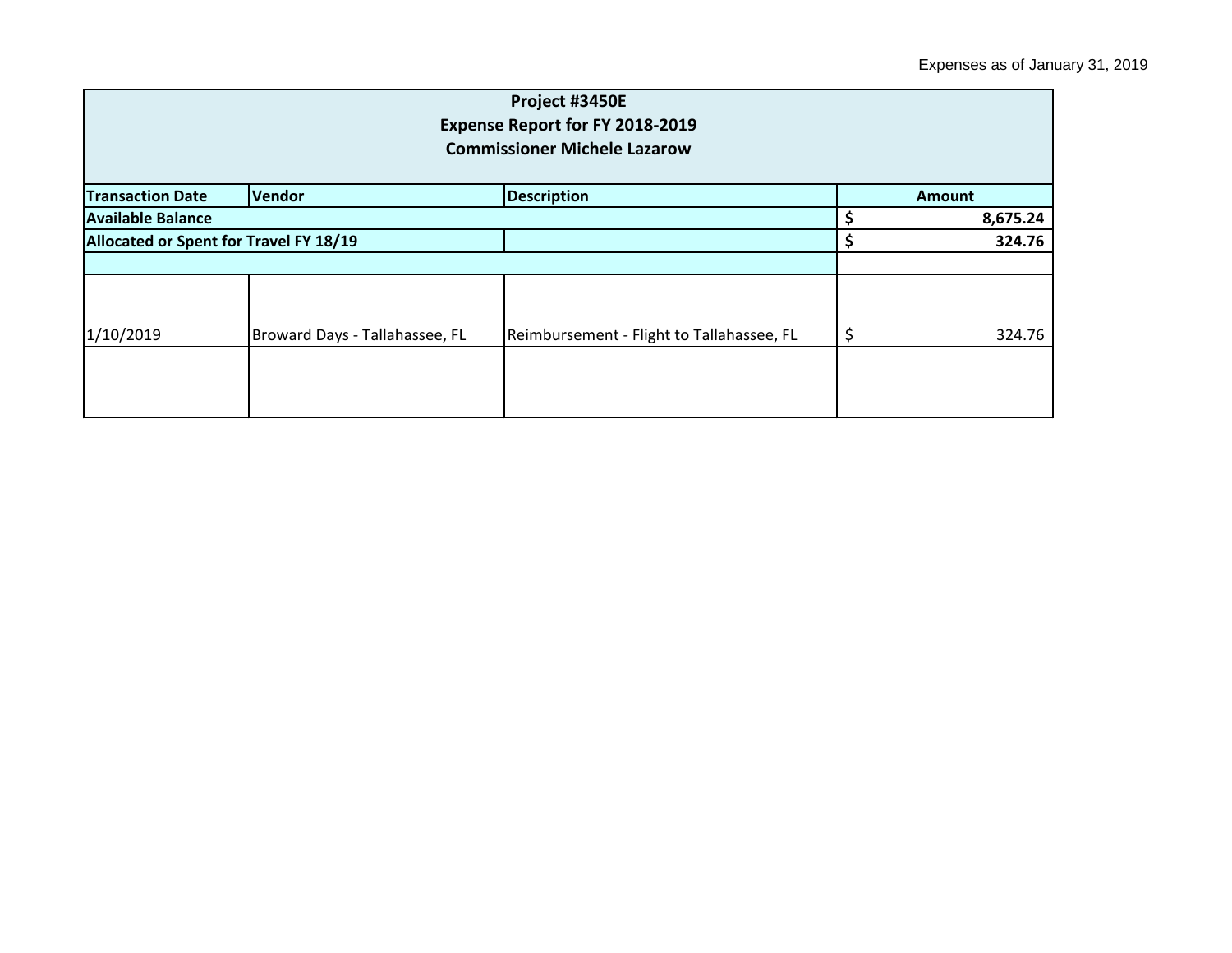| Project #3450H<br>Expense Report for FY 2018-2019<br><b>Commissioner Annabelle Taub</b> |                                                       |              |  |          |  |
|-----------------------------------------------------------------------------------------|-------------------------------------------------------|--------------|--|----------|--|
| <b>Description</b><br><b>Transaction Date</b><br><b>Vendor</b><br><b>Amount</b>         |                                                       |              |  |          |  |
| <b>Available Balance</b>                                                                |                                                       |              |  | 8,718.10 |  |
|                                                                                         | Allocated or Spent for Travel FY 18/19                |              |  | 281.90   |  |
| 10/1/2018                                                                               | South Florida Idea Exchange -<br>November 8, 2018     | Full Program |  | 95.00    |  |
| 11/9/2018                                                                               | <b>Florida Priority Summit -</b><br>November 14, 2018 | Summit       |  | 186.90   |  |